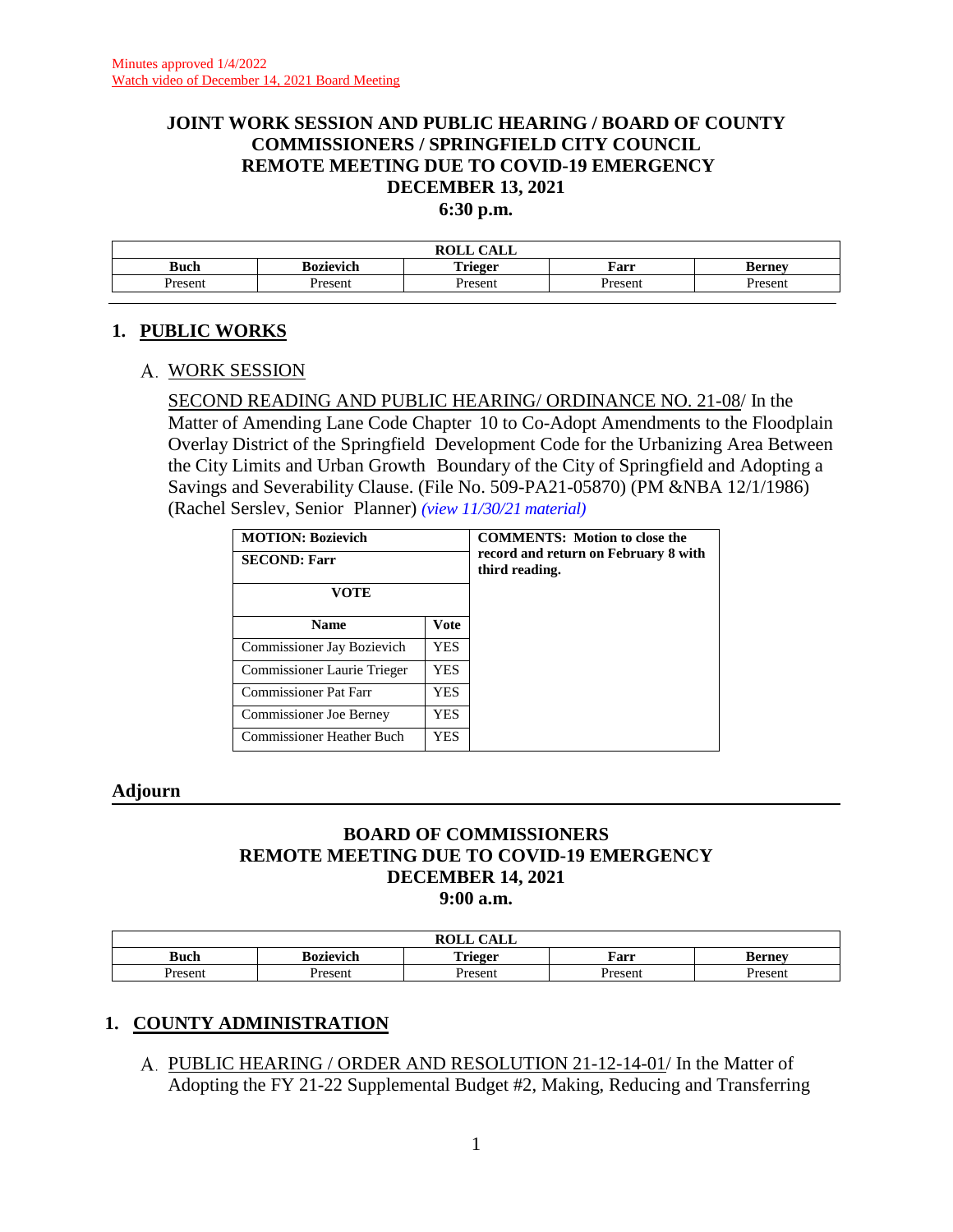Appropriations. (Christine Moody, Budget and Financial Planning Manager) (estimate 10 minutes [5/5]) (**9:00 a.m. Time Certain)** *(view [material\)](http://www.lanecountyor.gov/UserFiles/Servers/Server_3585797/File/Government/BCC/2021/2021_AGENDAS/121421agenda/T.1.A.pdf)*

| <b>MOTION: Farr</b>                 |            | <b>COMMENTS:</b> |
|-------------------------------------|------------|------------------|
| <b>SECOND: Buch</b>                 |            |                  |
| <b>VOTE</b>                         |            |                  |
| <b>Name</b>                         | Vote       |                  |
| Commissioner Jay Bozievich          | <b>YES</b> |                  |
| Commissioner Laurie Trieger         | YES.       |                  |
| Commissioner Pat Farr<br><b>YES</b> |            |                  |
| <b>Commissioner Joe Berney</b>      | YES        |                  |
| Commissioner Heather Buch           | YES        |                  |

## **2. ADJUSTMENTS TO THE AGENDA**

### **3. EMERGENCY BUSINESS**

**4. #PUBLIC COMMENT** *(view [material\)](http://www.lanecountyor.gov/UserFiles/Servers/Server_3585797/File/Government/BCC/2021/2021_AGENDAS/121421agenda/T.4.pdf)*

## **5. COMMISSIONERS' RESPONSE TO PUBLIC COMMENTS AND/OR OTHER ISSUES AND REMONSTRANCE (estimate 10 minutes)**

#### **Recess**

# **TUESDAY, DECEMBER 14, 2021 – JOINT MEETING: BOARD OF HEALTH / BOARD OF COMMISSIONERS**

(Following Board of Commissioners Meeting) (REMOTE)

### **1. ADJUSTMENTS TO THE AGENDA**

### **2. EMERGENCY BUSINESS**

### **3. COUNTY ADMINISTRATION**

COVID-19 RESPONSE AND RECOVERY (Steve Mokrohisky, County Administrator; Steve Adams, Incident Commander; Dr. Jocelyn Warren, ) (estimate 30 minutes [15/15])

### **Adjourn**

### **6. CONSENT CALENDAR**

- A. COUNTY ADMINISTRATION
	- 1) Approval of minutes: 12/7/21 *(view [material\)](http://www.lanecountyor.gov/UserFiles/Servers/Server_3585797/File/Government/BCC/2021/2021_AGENDAS/121421agenda/T.6.A.1.pdf)*

#### B. HEALTH & HUMAN SERVICES

1) ORDER 21-12-14-02/ In the Matter of Appointing Five Members to the Mental Health Advisory / Local Alcohol and Drug Planning Committee. (Karen Gaffney, Director) *(view [material\)](http://www.lanecountyor.gov/UserFiles/Servers/Server_3585797/File/Government/BCC/2021/2021_AGENDAS/121421agenda/T.6.B.1.pdf)*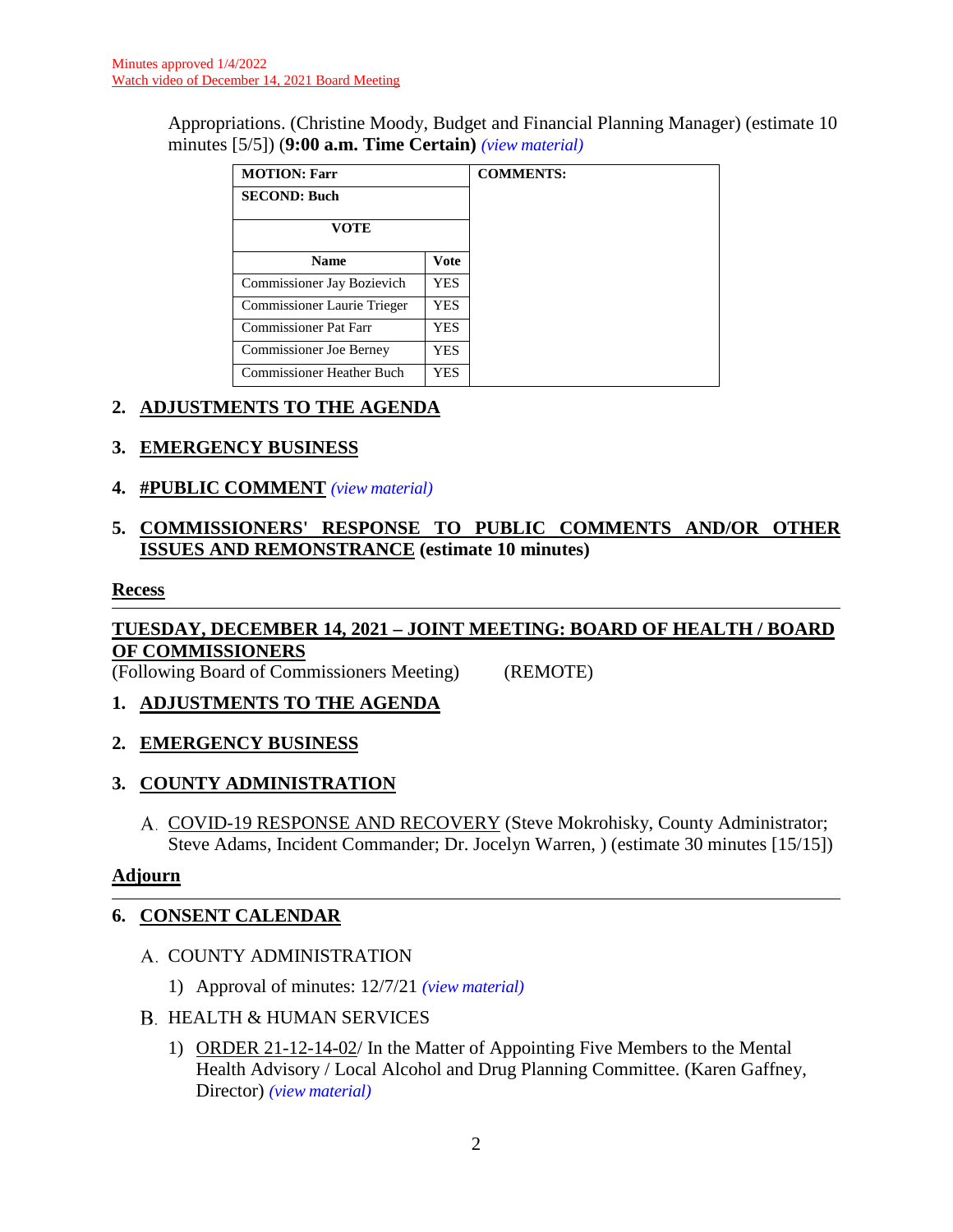- 2) ORDER 21-12-14-03/ In the Matter of Making a Sole Source Status Determination and Delegating Authority to the County Administrator to Execute the Sole Source and to Amend a Contract with the Integrated Holistic Aid Collective for Isolation and Quarantine Services. (Karen Gaffney, Director) *(view [material\)](http://www.lanecountyor.gov/UserFiles/Servers/Server_3585797/File/Government/BCC/2021/2021_AGENDAS/121421agenda/T.6.B.2.pdf)*
- 3) ORDER 21-12-14-04/ In the Matter of Appointing Two Members to the Poverty and Homelessness Board. (Karen Gaffney, Director) *(view [material\)](http://www.lanecountyor.gov/UserFiles/Servers/Server_3585797/File/Government/BCC/2021/2021_AGENDAS/121421agenda/T.6.B.3.pdf)*
- C. PUBLIC WORKS
	- 1) ORDER 21-12-14-05/ In the Matter of Approving One Public Works Contract and Delegating Authority to the County Administrator to Execute the Approved Contract for Peterson Machinery Co., Expense in the amount of \$203,268.11. (Daniel Hurley, Director) *(view [material\)](http://www.lanecountyor.gov/UserFiles/Servers/Server_3585797/File/Government/BCC/2021/2021_AGENDAS/121421agenda/T.6.C.1.pdf)*

| <b>MOTION: Farr</b>                 |     | <b>COMMENTS:</b> |
|-------------------------------------|-----|------------------|
| <b>SECOND: Trieger</b>              |     |                  |
| <b>VOTE</b>                         |     |                  |
| <b>Vote</b><br><b>Name</b>          |     |                  |
| Commissioner Jay Bozievich          | YES |                  |
| Commissioner Laurie Trieger         | YES |                  |
| <b>Commissioner Pat Farr</b><br>YES |     |                  |
| Commissioner Joe Berney             | YES |                  |
| <b>Commissioner Heather Buch</b>    | YES |                  |

# **7. PUBLIC WORKS**

- DISCUSSION/ Monthly Holiday Farm Fire Update. (Matt McRae, Program Manager) (30 minutes [15 /15]) *(view [material\)](http://www.lanecountyor.gov/UserFiles/Servers/Server_3585797/File/Government/BCC/2021/2021_AGENDAS/121421agenda/T.7.A.pdf)*
- DISCUSSION/ In the Matter of the Eugene Emerald's Request for the Lane Events Center to be the Location of a New Baseball and Multi-Use Community Facility (Daniel Hurley, Director; Corey Buller, Fair Manager; Austin Ramirez, Community & Economic Development Manager; Allan Benavidez, Eugene Emeralds General Manager) (estimate 90 minutes [50/40]) (**10:30 a.m. Time Certain)** *(view [material\)](http://www.lanecountyor.gov/UserFiles/Servers/Server_3585797/File/Government/BCC/2021/2021_AGENDAS/121421agenda/T.7.B.pdf)  (view [submitted public comments\)](http://www.lanecountyor.gov/UserFiles/Servers/Server_3585797/File/Government/BCC/2021/2021_AGENDAS/121421agenda/EmeraldTestimony.pdf)*
- **8. EXECUTIVE SESSION as per ORS 192.660** (Remote Meeting)

### **9. OTHER BUSINESS**

#### **Recess**

*During the COVID-19 global pandemic, the Board of Commissioners will be hosting their board meeting via webinar. To watch the live stream of the meeting, click [here](https://lanecounty.org/cms/One.aspx?portalId=3585881&pageId=7842434) – no registration is required to watch the live webcast.*

**TUESDAY, DECEMBER 14, 2021 – REGULAR MEETING** (1:30 p.m.) (REMOTE MEETING)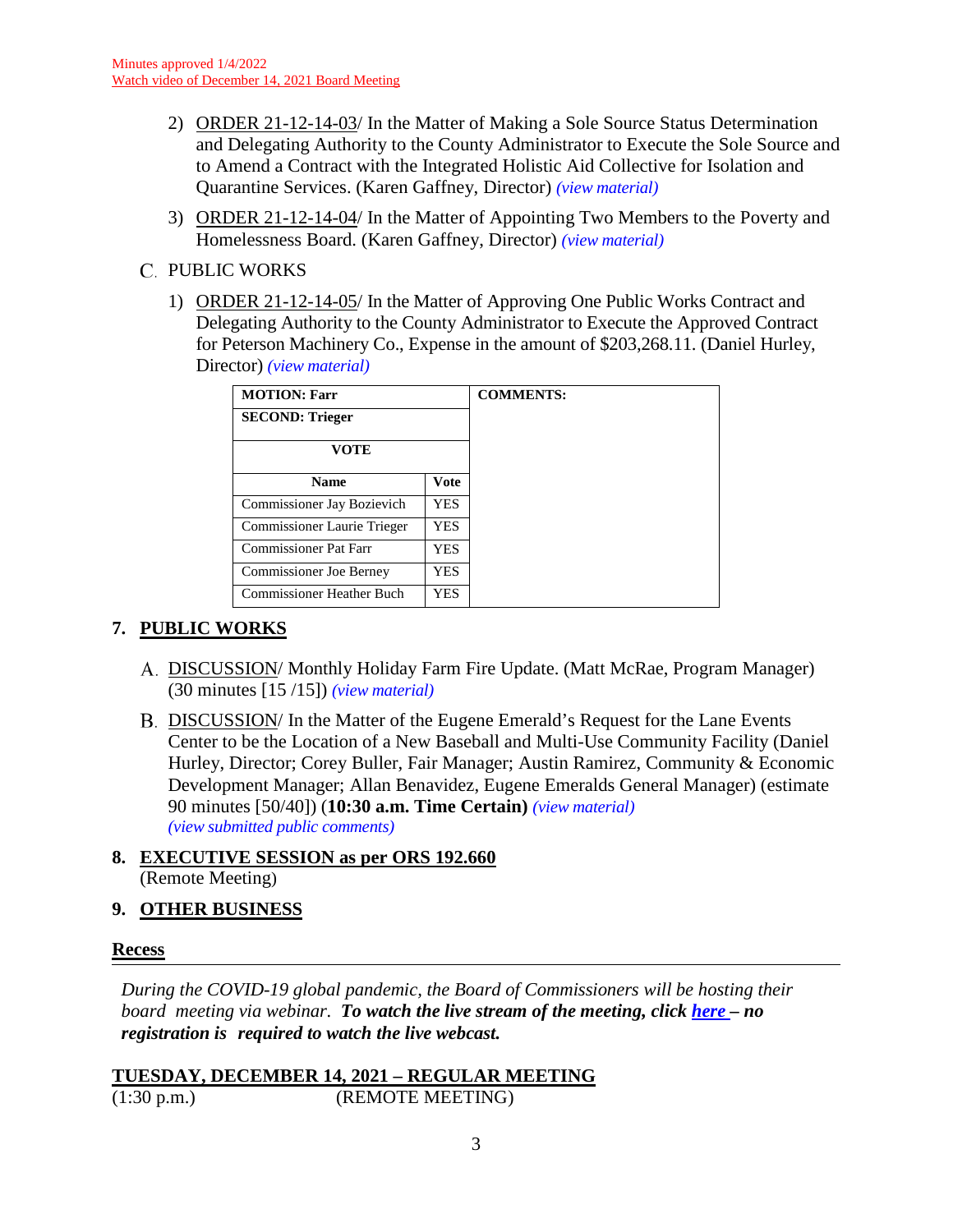### **10. COUNTY COUNSEL**

- A. Announcements
- REPORT/ Fatal Crash Investigation (FCIT) Report. (Steve Dingle, County Counsel) (estimate 30 minutes [20/10]) *(view [material\)](http://www.lanecountyor.gov/UserFiles/Servers/Server_3585797/File/Government/BCC/2021/2021_AGENDAS/121421agenda/T.10.B.pdf)*

## **11. EMERGENCY MANAGEMENT**

ORDER 21-12-14-06/ In the Matter of Adopting the 2021 Update to Lane County's Emergency Operations Plan. (Elijah Davis, Senior Management Analyst) (estimate 20 minutes [10/10]) *(view [material\)](http://www.lanecountyor.gov/UserFiles/Servers/Server_3585797/File/Government/BCC/2021/2021_AGENDAS/121421agenda/T.11.A.pdf)*

| <b>MOTION: Bozievich</b>       |             |  |
|--------------------------------|-------------|--|
| <b>SECOND: Buch</b>            |             |  |
| VOTE                           |             |  |
| <b>Name</b>                    | <b>Vote</b> |  |
| Commissioner Jay Bozievich     | YES.        |  |
| Commissioner Laurie Trieger    | YES.        |  |
| Commissioner Pat Farr          | <b>YES</b>  |  |
| <b>Commissioner Joe Berney</b> | YES.        |  |
| Commissioner Heather Buch      | YES.        |  |

B. ORDER 21-12-14-07/ In the Matter of Extending the Declaration of a local Emergency as a Result of Public Health Response to COVID-19. (Patence Winningham, Emergency Manager; Steve Adams) (estimate 20 minutes [5/15]) *(view [material\)](http://www.lanecountyor.gov/UserFiles/Servers/Server_3585797/File/Government/BCC/2021/2021_AGENDAS/121421agenda/T.11.B.pdf)*

| <b>MOTION: Trieger</b>           |                | <b>COMMENTS:</b> |
|----------------------------------|----------------|------------------|
| <b>SECOND: Buch</b>              |                |                  |
| <b>VOTE</b>                      |                |                  |
| <b>Name</b>                      | Vote           |                  |
| Commissioner Jay Bozievich       | N <sub>O</sub> |                  |
| Commissioner Laurie Trieger      | YES            |                  |
| Commissioner Pat Farr            | YES            |                  |
| <b>Commissioner Joe Berney</b>   | YES            |                  |
| <b>Commissioner Heather Buch</b> | YES            |                  |

# **12. COUNTY ADMINISTRATION**

- A. DISCUSSION/ In the Matter of Presenting the Draft FY 22-23 to FY 26-27 Lane County Capital Improvement Plan. (Christine Moody, Budget & Financial Planning Manager) (estimate 20 minutes [10/10]) *(view [material\)](http://www.lanecountyor.gov/UserFiles/Servers/Server_3585797/File/Government/BCC/2021/2021_AGENDAS/121421agenda/T.12.A.pdf)*
- ORDER 21-12-14-08/ In the Matter of Allocating American Rescue Plan Act (ARPA) Funding to Proposed Projects. (Steve Mokrohisky, County Administrator; Robert Tintle,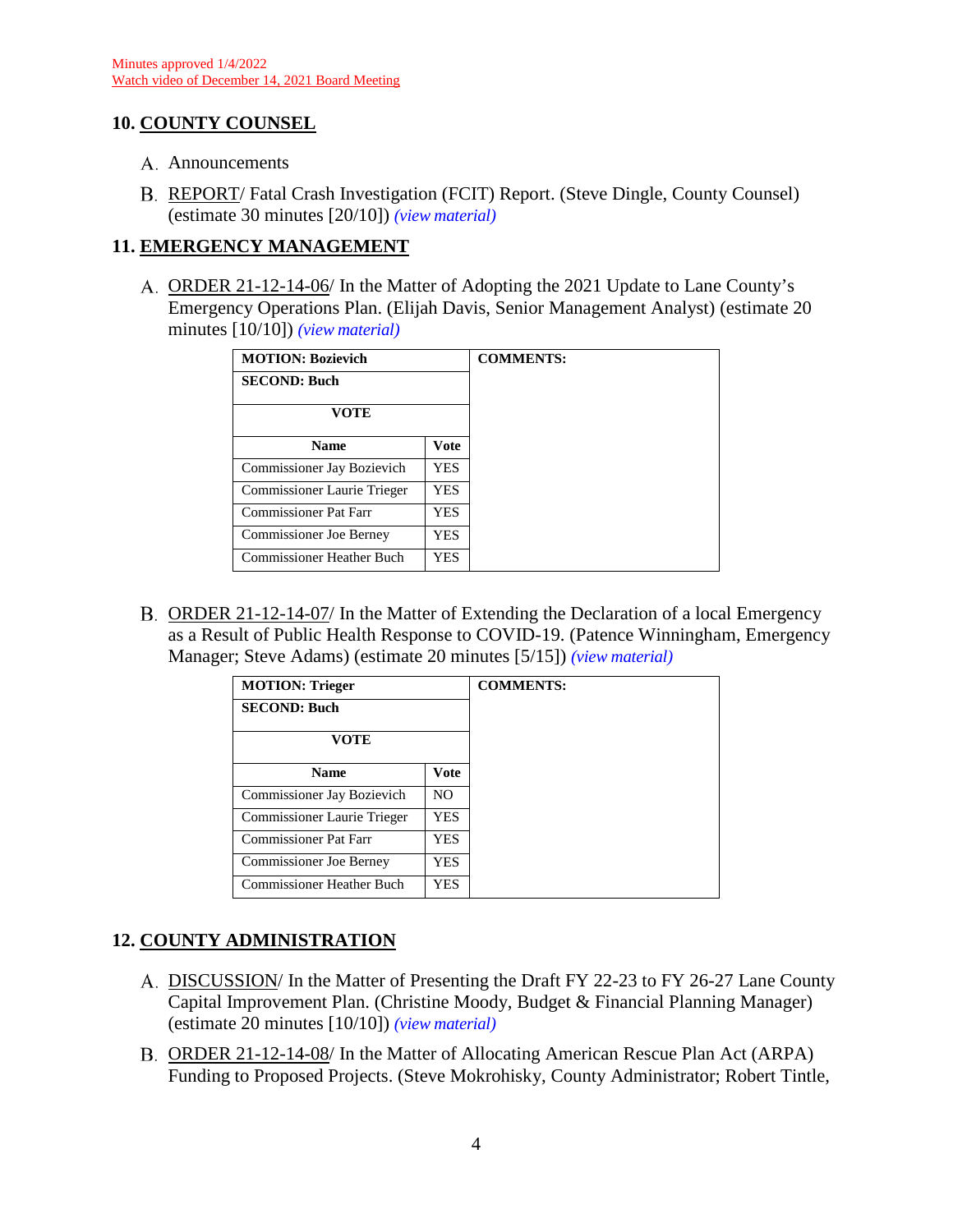American Rescue Plan Manager; Christine Moody, Budget & Financial Planning Manager) (estimate 60 minutes [20/40]) *(view [material\)](http://www.lanecountyor.gov/UserFiles/Servers/Server_3585797/File/Government/BCC/2021/2021_AGENDAS/121421agenda/T.12.B.pdf)*

| <b>MOTION: Farr</b><br><b>SECOND: Trieger</b> |             | <b>COMMENTS:</b> changing therefore to:<br>all items under 1 and all under items<br>2, item 3 would add lines 70, 29, 64<br>and line 28. And 2 items from Nil<br>proposal, line 60. The items under 3 |
|-----------------------------------------------|-------------|-------------------------------------------------------------------------------------------------------------------------------------------------------------------------------------------------------|
| VOTE                                          |             |                                                                                                                                                                                                       |
| <b>Name</b>                                   | <b>Vote</b> | would be for tiered distribution as<br>determined by the administrator                                                                                                                                |
| Commissioner Jay Bozievich                    | NO.         | based on the need for immediate                                                                                                                                                                       |
| Commissioner Laurie Trieger                   | YES         | funding.                                                                                                                                                                                              |
| <b>Commissioner Pat Farr</b>                  | YES         |                                                                                                                                                                                                       |
| <b>Commissioner Joe Berney</b>                | YES         |                                                                                                                                                                                                       |
| <b>Commissioner Heather Buch</b>              | YES         |                                                                                                                                                                                                       |

Announcements

### **13. HUMAN RESOURCES**

A. ORDER 21-12-14-09/ In the Matter of Approving Compensation Adjustments for Market Competitiveness for Non-Represented Classifications. (Steve Mokrohisky, County Administrator, Diana Sobczynski, Segal Group) (estimate 20 minutes [10/10]) *(view [material\)](http://www.lanecountyor.gov/UserFiles/Servers/Server_3585797/File/Government/BCC/2021/2021_AGENDAS/121421agenda/T.13.A.pdf)*

| <b>MOTION: Farr</b>              |             | <b>COMMENTS:</b> |
|----------------------------------|-------------|------------------|
| <b>SECOND: Buch</b>              |             |                  |
| <b>VOTE</b>                      |             |                  |
| <b>Name</b>                      | <b>Vote</b> |                  |
| Commissioner Jay Bozievich       | <b>YES</b>  |                  |
| Commissioner Laurie Trieger      | YES         |                  |
| <b>Commissioner Pat Farr</b>     | YES         |                  |
| Commissioner Joe Berney          | YES         |                  |
| <b>Commissioner Heather Buch</b> | YES         |                  |

#### **14. COMMISSIONERS' BUSINESS**

- A. Announcements
- **B.** Future Board Assignment Requests

### **15. REVIEW ASSIGNMENTS**

#### **16. EXECUTIVE SESSION as per ORS 192.660** (Remote Meeting)

#### **17. OTHER BUSINESS**

#### **Adjourn**